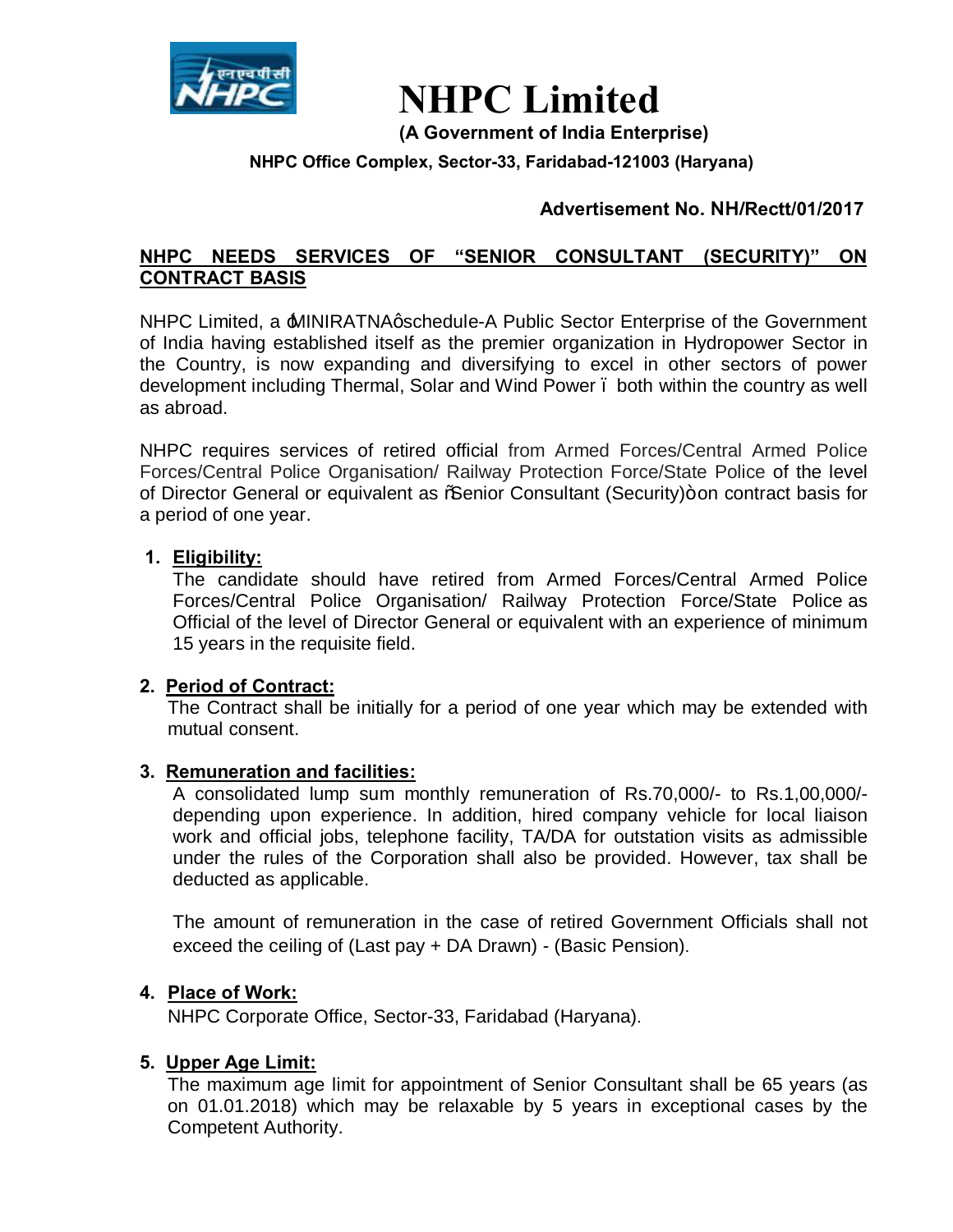# **6. Responsibilities:**

- a) Security Co-ordination and liaison with senior functionaries of Government of India/State Government, para-military forces like CISF, ITBP etc and State Police including any other relevant authority to resolve issues concerning NHPC.
- b) To draw strategy and facilitate deployment of Security Agencies in NHPC Projects/Power Stations and assessing the basic requirements of security personnel, QRT, equipment etc including scrutinizing the layout of security, protection plan and emergency drills.
- c) Visit various locations of NHPC including functioning projects, Offices, units, projects in construction stage and also locations earmarked for upcoming projects of NHPC to assess the ground situation of security and advise the management suitably.
- d) Suggest measures including intelligence inputs for maintaining efficient and effective security environment across NHPC.
- e) Create/establish permanent basic security infrastructure in NHPC on lines adopted by other PSUs/vital establishments.
- f) Suggest, cost reduction measures in security expenditure without compromising on basic requirements and effectiveness.
- \* Please note that the above list is only indicative and not exhaustive.

# **7. HOW TO APPLY**:

- · Eligible candidates have to apply online through online registration system of NHPC only. To apply, visit [www.nhpcindia.com](http://www.nhpcindia.com/) with a valid and active e-mail ID.
- · Read the instructions carefully and fill in the On-line application form giving accurate information. After filing it, system will generate a unique Registration Number of NHPC. Candidates should keep ready scanned copies of their certificates in separate file given under head % teps for Applying+ of size less than 200KB each in JPEG/PDF format, alongwith a passport size colour photograph and signature in JPEG format of less than 23 KB size and 15 KB size respectively.
- · Candidates can visit the online registration site from 1200 hours of 01.01.2018 to midnight of 22.01.2018.

# **STEPS FOR APPLYING :**

Scanned copies of following documents should be kept ready by the candidate before applying online registration for attachment:

- a) Matriculation / Secondary School Certificate as proof of date of birth.
- b) Copy of PAN Card
- c) Qualification Certificate
- d) Service Certificate/ Experience Certificate
- e) Last pay certificate
- f) Pension statement
- g) Any document in support of experience
- h) CV/Resume

Step-1: Log on to [www.nhpcindia.com](http://www.nhpcindia.com/) & click on Career with us.

Step-2: Read all instructions given on the website.

Step-3: Fill the online application form with relevant details and submit.